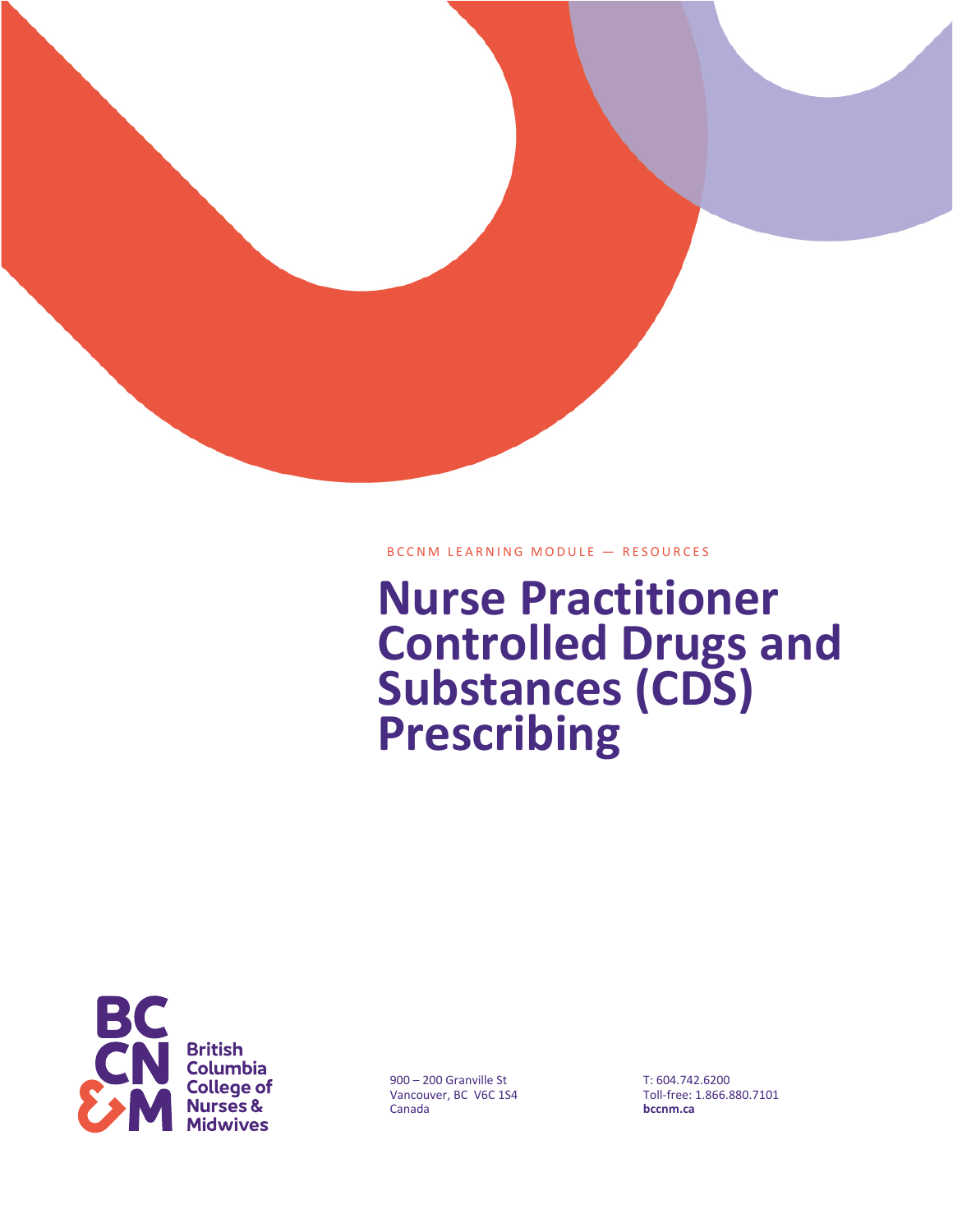# **Nurse Practitioner Controlled Drugs and Substances (CDS) Prescribing Web Module Learning Resources**

**BCCNM has a web page that includes local library sources (Health Authorities and Post-secondary Institution Libraries — scroll to the bottom of the web page).**

**RN: [https://www.bccnm.ca/RN/QA/annual/pd\\_plan/Pages/Resources.aspx](https://www.bccnm.ca/RN/QA/annual/pd_plan/Pages/Resources.aspx)**

**NP***:* **[HTTPS://WWW.BCCNM.CA/NP/QA/ANNUAL/PD\\_PLAN/PAGES/RESOURCES.ASPX](https://www.bccnm.ca/NP/QA/annual/pd_plan/Pages/Resources.aspx)**

MODULE WORKBOOK LINK

<https://www.bccnm.ca/Documents/learning/modules/NPCDSPworkbook.pdf>

BCCNM NURSING PRACTICE SUPPORT [practice@bccnm.ca](mailto:practice@bccnm.ca)

# **BCCNM STANDARDS, REQUIREMENTS, DIRECTIVES AND RELEVANT RESOURCES FOR NP PRESCRIBING CDS:**

BCCNM CDS Prescribing Web Page <https://www.bccnm.ca/NP/learning/prescribing/Pages/Default.aspx>

BCCNM Standards for NP Prescribing Web Page [https://www.bccnm.ca/NP/ScopePractice/part2/prescribing/Pages/prescribing\\_standards.aspx](https://www.bccnm.ca/NP/ScopePractice/part2/prescribing/Pages/prescribing_standards.aspx)

BCCNM Competencies for NP Prescribing of CDS Web Page [https://www.bccnm.ca/NP/ScopePractice/part2/prescribing/Pages/prescribing\\_limits\\_conditions.aspx#cds](https://www.bccnm.ca/NP/ScopePractice/part2/prescribing/Pages/prescribing_limits_conditions.aspx#cds)

BCCNM Controlled Drug Prescription Program <https://www.bccnm.ca/NP/learning/prescribing/Pages/cpp.aspx>

BCCNM Cannabis Resource Centre Web Page <https://www.bccnm.ca/NP/ScopePractice/part2/prescribing/Pages/Default.aspx>

BCCNM Legislation Relevant to Nurses' Practice Booklet <https://www.bccnm.ca/Documents/regulation/LegislationRelevantNursesPractice.pd>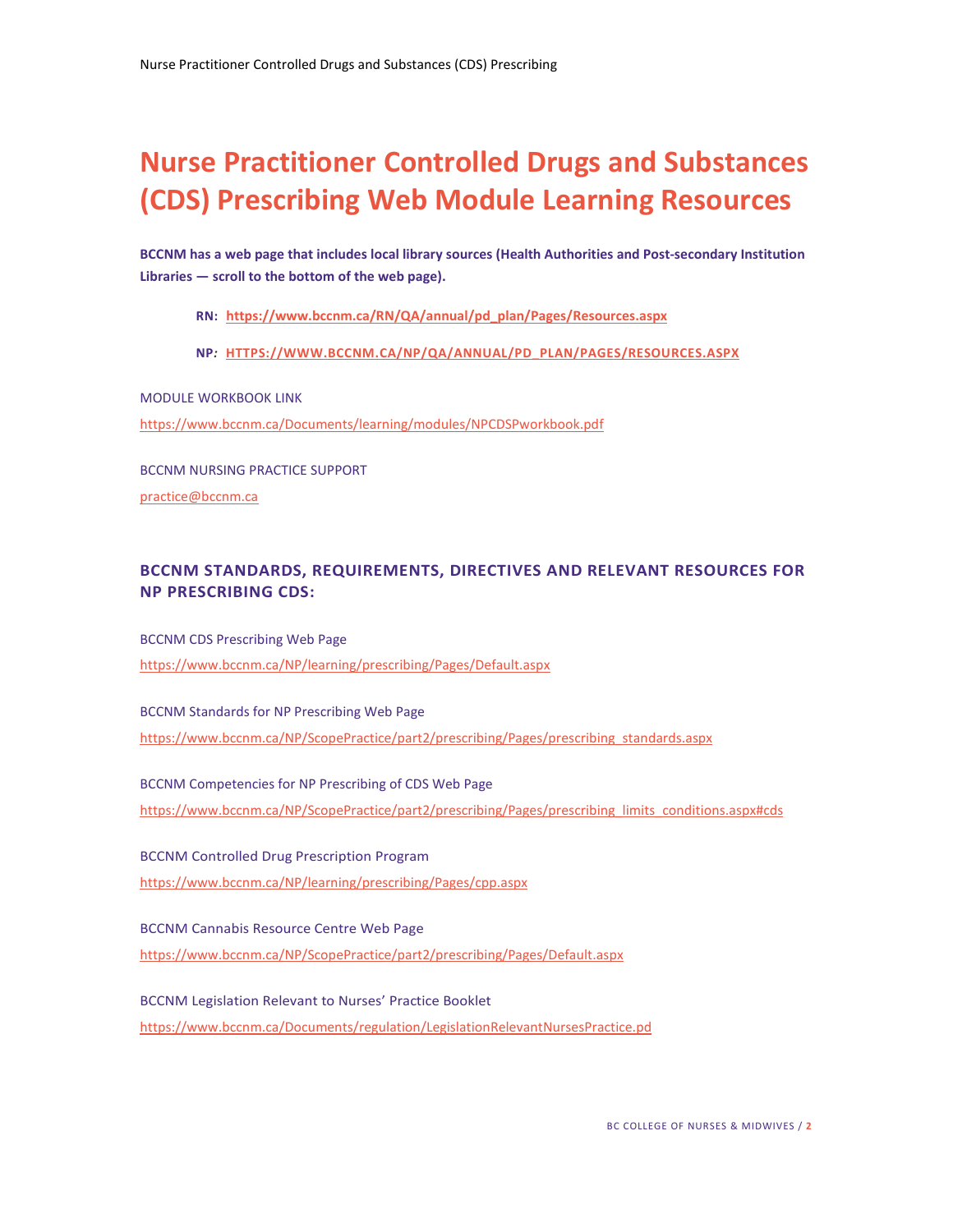Boundaries in the Nurse-Client Relationship Practice Standard <https://www.bccnm.ca/NP/PracticeStandards/Pages/boundaries.aspx>

BCCNM Quality Assurance Web Pages:

<https://www.bccnm.ca/NP/QA/Pages/Default.aspx>

<https://www.bccnp.ca/PracticeSupport/QA/Pages/Default.aspx>

BCCNM Professional Development Planning: [https://www.bccnm.ca/NP/QA/annual/pd\\_plan/Pages/Default.aspx](https://www.bccnm.ca/NP/QA/annual/pd_plan/Pages/Default.aspx)

BCCNM Quality Assurance Professional Development Plan Resources: [https://www.bccnp.ca/PracticeSupport/RN\\_NP/QA/Documents/387QAportfolio.pdf](https://www.bccnp.ca/PracticeSupport/RN_NP/QA/Documents/387QAportfolio.pdf)

BCCNP's QA Committee:

[https://www.bccnp.ca/PracticeSupport/RN\\_NP/QA/oversight/Pages/Default.aspx](https://www.bccnp.ca/PracticeSupport/RN_NP/QA/oversight/Pages/Default.aspx)

BCCNM Webpage on Regulations:

<https://www.bccnp.ca/bccnp/RegulationOfNurses/Pages/Default.aspx>

Controlled Drugs and Substance (CDS) Prescribing Web Page <https://www.bccnm.ca/NP/learning/prescribing/Pages/Default.aspx>

Controlled Prescription Program Information <https://www.bccnm.ca/NP/learning/prescribing/Pages/cpp.aspx>

CPP FAQs

<https://www.bccnm.ca/NP/learning/prescribing/Pages/FAQ.aspx>

CPP Information and Drug List

[https://www.bccnm.ca/Documents/standards\\_practice/nurses/ControlledPrescriptionProgram.pdf](https://www.bccnm.ca/Documents/standards_practice/nurses/ControlledPrescriptionProgram.pdf)

Code of Ethics Resources

<https://www.bccnm.ca/NP/ProfessionalStandards/Pages/EthicalPractice.aspx>

Cannabis Resources Web Page <https://www.bccnm.ca/NP/learning/Pages/Cannabis.aspx>

Duty to Report Practice Standard: <https://www.bccnm.ca/NP/PracticeStandards/Pages/dutytoreport.aspx>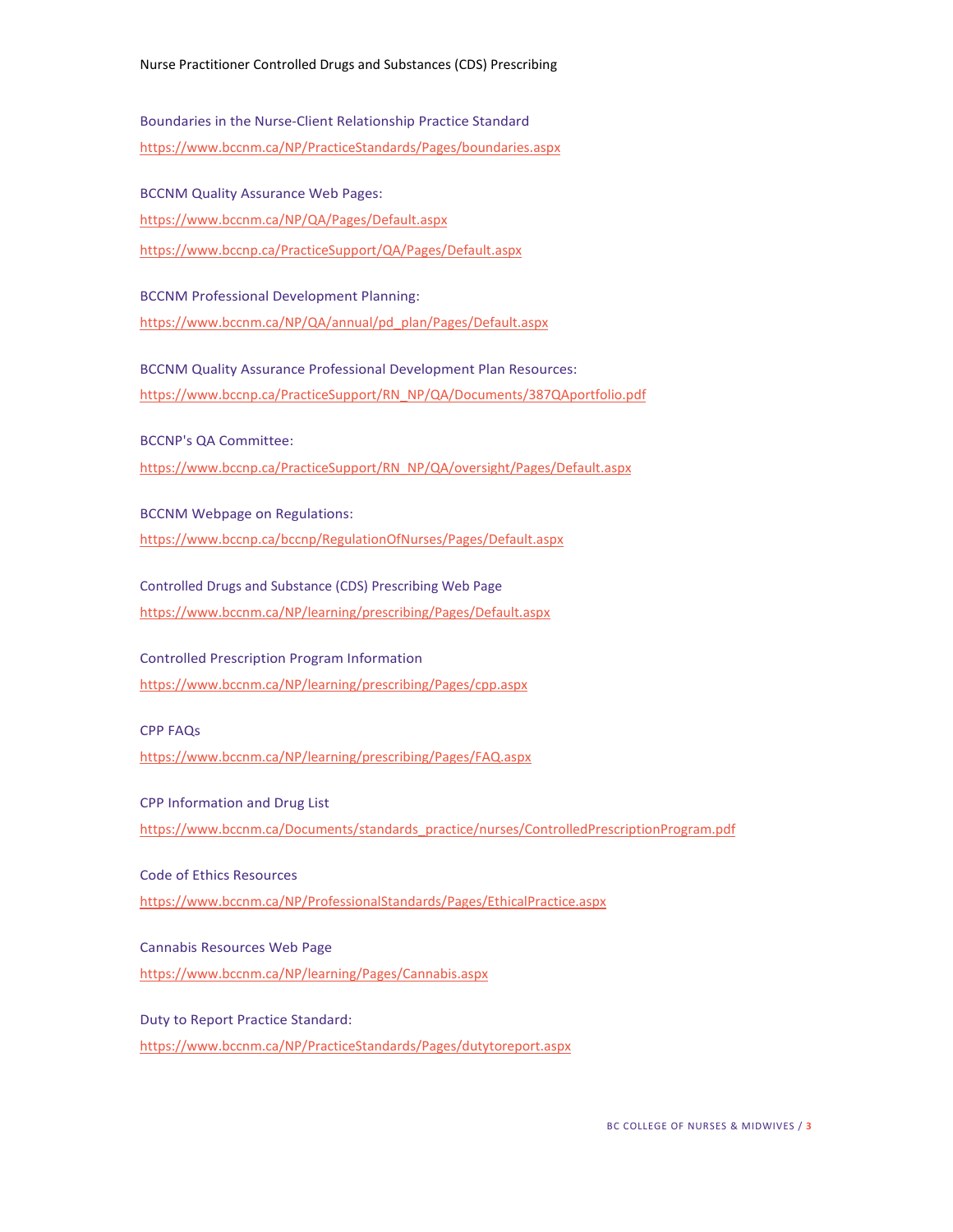Medical Assistance in Dying Web page <https://www.bccnm.ca/NP/ScopePractice/part2/maid/Pages/Default.aspx>

Medications Practice Standard <https://www.bccnm.ca/NP/PracticeStandards/Pages/medication.aspx>

Nurse Practitioner Prescribing Standards, Limits and Conditions <https://www.bccnm.ca/NP/ScopePractice/part2/prescribing/Pages/Default.aspx>

Opioid Agonist Treatment Prescribing for Opioid Use Disorder Web Page [https://www.bccnm.ca/NP/ScopePractice/part2/Pages/prescribing\\_oat.aspx](https://www.bccnm.ca/NP/ScopePractice/part2/Pages/prescribing_oat.aspx)

Professional Standards for Registered Nurses and Nurse Practitioners: [https://www.bccnp.ca/Standards/RN\\_NP/StandardResources/RN\\_NP\\_ProfessionalStandards.pdf](https://www.bccnp.ca/Standards/RN_NP/StandardResources/RN_NP_ProfessionalStandards.pdf)

Practice Support Web Page: [https://www.bccnp.ca/PracticeSupport/RN\\_NP/PracticeSup/Pages/Default.aspx](https://www.bccnp.ca/PracticeSupport/RN_NP/PracticeSup/Pages/Default.aspx)

Scope of Practice for Nurse Practitioners Web Page <https://www.bccnm.ca/NP/ScopePractice/Pages/Default.aspx>

#### **RELEVANT LEGISLATION/RESOURCES:**

Access to Cannabis for Medical Purposes Regulations <http://laws-lois.justice.gc.ca/eng/regulations/SOR-2016-230/index.html>

24/7 Addiction Medicine Clinician Support Line <https://www.bccsu.ca/24-7/>

Benzodiazepines and Other Targeted Substances Regulation <https://laws-lois.justice.gc.ca/eng/regulations/SOR-2000-217/index.html>

BC Patient Safety and Quality Council <https://bcpsqc.ca/>

British Columbia Centre on Substance Use website: <https://www.bccsu.ca/>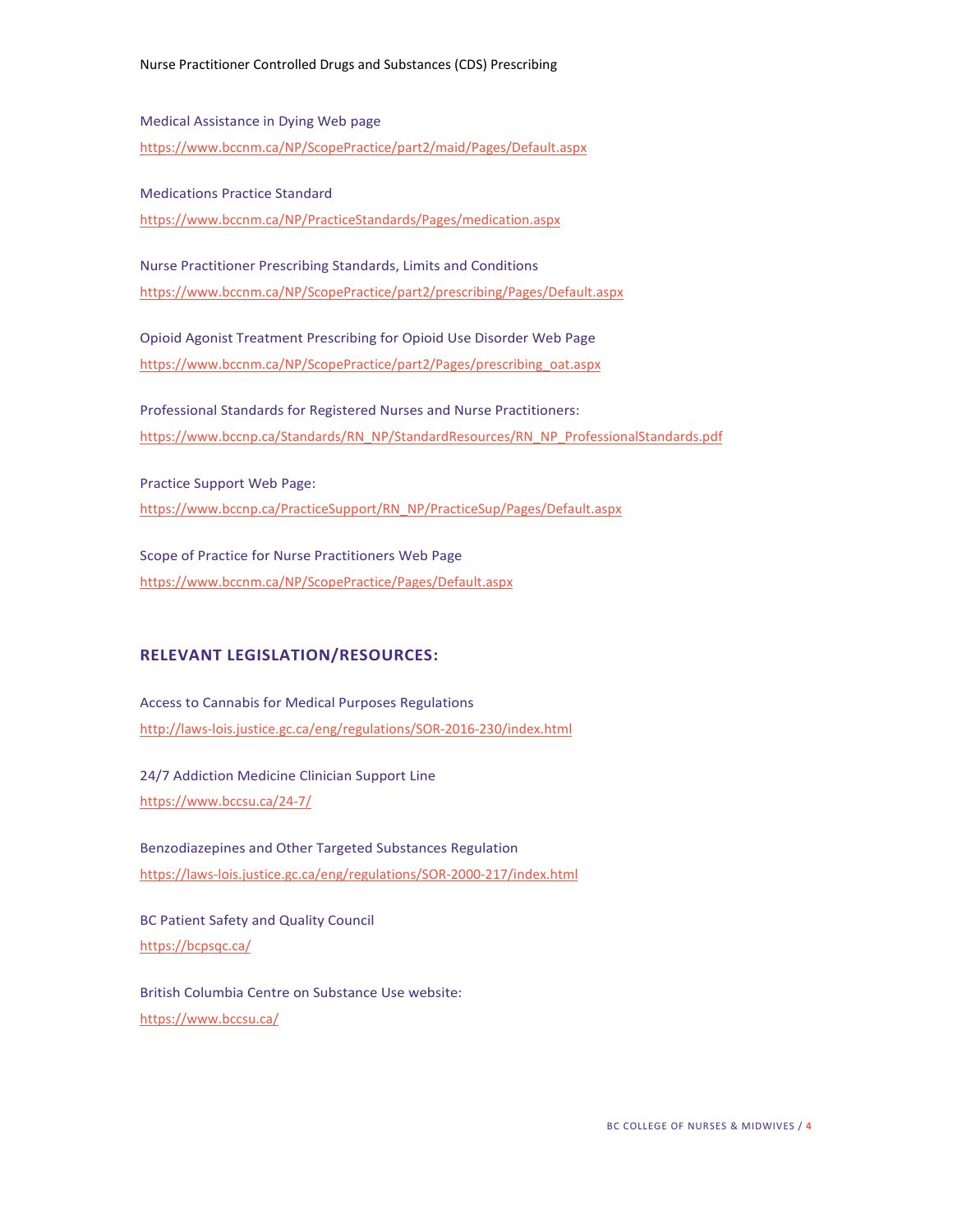#### BC Drug Scheduling Regulations

[https://www.bclaws.ca/civix/document/id/complete/statreg/9\\_98](https://www.bclaws.ca/civix/document/id/complete/statreg/9_98)

Canadian Drug Summary on Prescription Opiods Webpage:

[https://www.ccsa.ca/sites/default/files/2020-07/CCSA-Canadian-Drug-Summary-Prescription-Opioids-2020](https://www.ccsa.ca/sites/default/files/2020-07/CCSA-Canadian-Drug-Summary-Prescription-Opioids-2020-en.pdf) [en.pdf](https://www.ccsa.ca/sites/default/files/2020-07/CCSA-Canadian-Drug-Summary-Prescription-Opioids-2020-en.pdf)

Controlled Drugs and Substance Act Web Site: <https://laws-lois.justice.gc.ca/eng/acts/C-38.8/>

College of Pharmacists or BC Web Site: <https://www.bcpharmacists.org/>

Food and Drug Regulations (under the Food and Drugs Act) https://laws-lois.justice.gc.ca/eng/regulations/C.R.C., c. 870/

Freedom of Information and Protection of Privacy Act [http://www.bclaws.ca/EPLibraries/bclaws\\_new/document/ID/freeside/96165\\_00](http://www.bclaws.ca/EPLibraries/bclaws_new/document/ID/freeside/96165_00)

First Do No Harm Article: Responding to Canada's Prescription Drug Crisis <https://www.ccsa.ca/first-do-no-harm-responding-canadas-prescription-drug-crisis-report>

Institute for Safe Medical Practices <https://www.ismp-canada.org/>

International Narcotics Control Board <https://www.incb.org/>

Nurses (Registered) and Nurse Practitioner Regulation [http://www.bclaws.ca/EPLibraries/bclaws\\_new/document/ID/freeside/284\\_2008](http://www.bclaws.ca/EPLibraries/bclaws_new/document/ID/freeside/284_2008)

Nurses (Registered) and Nurse Practitioners Regulation Web Site: [https://www.bclaws.ca/civix/document/id/complete/statreg/284\\_2008](https://www.bclaws.ca/civix/document/id/complete/statreg/284_2008)

New Classes of Practitioner Regulation <https://laws-lois.justice.gc.ca/eng/regulations/SOR-2012-230/index.html>

Narcotic Control Regulation [https://laws-lois.justice.gc.ca/eng/regulations/C.R.C.,\\_c.\\_1041/index.html](https://laws-lois.justice.gc.ca/eng/regulations/C.R.C.,_c._1041/index.html)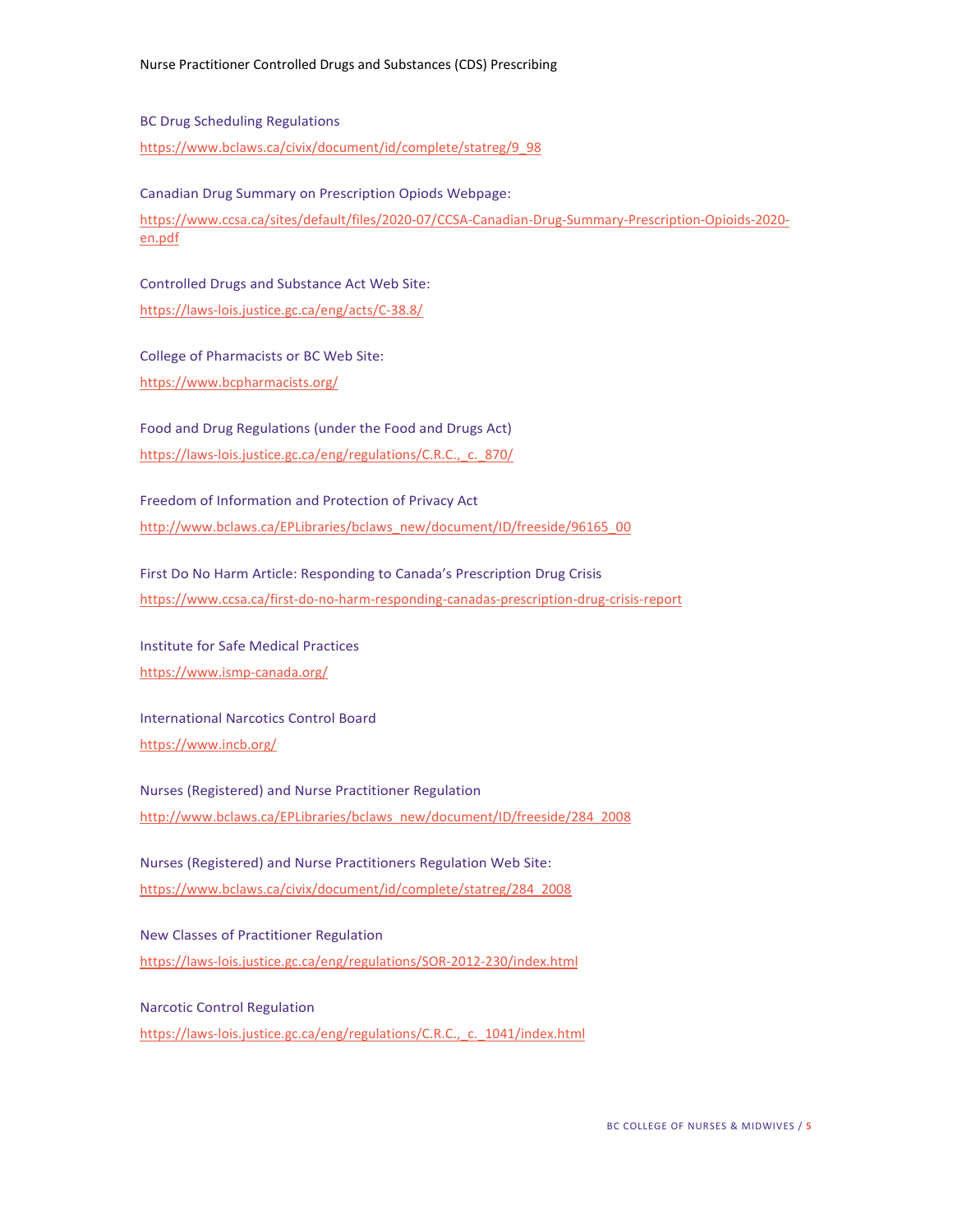Pharmacy Operations and Drug Scheduling Act Web Site: <https://www.bclaws.ca/>

PharmaNet Web Site [https://www.bcpharmacists.org/pharmanet/8](https://www.bcpharmacists.org/pharmanet/)

Prescribed Health Care Professions Regulation [http://www.bclaws.ca/EPLibraries/bclaws\\_new/document/ID/freeside/12\\_129\\_2009](http://www.bclaws.ca/EPLibraries/bclaws_new/document/ID/freeside/12_129_2009)

Pharmaceutical Services Act [http://www.leg.bc.ca/39th4th/1st\\_read/gov35-1.htm](http://www.leg.bc.ca/39th4th/1st_read/gov35-1.htm)

Pharmacy Operations and Drug Scheduling Act [http://www.bclaws.ca/EPLibraries/bclaws\\_new/document/ID/freeside/00\\_03077\\_](http://www.bclaws.ca/EPLibraries/bclaws_new/document/ID/freeside/00_03077_)

Rapid Access to Consultative Expertise Web Site: <http://www.raceconnect.ca/>

United Nations International Drug Control Conventions [http://www.who.int/substance\\_abuse/right\\_conventions/en/](http://www.who.int/substance_abuse/right_conventions/en/)

# **REGULATORY COLLEGES RESOURCES:**

BC Pharmacy Practice Manual (summary of legislation) <http://www.bcpharmacists.org/bc-pharmacy-practice-manual-0>

College of Pharmacists of British Columbia (CPBC) <http://www.bcpharmacists.org/>

CPBC Controlled Prescription Program (CPP) [http://library.bcpharmacists.org/D-Legislation\\_Standards/D-4\\_Drug\\_Distribution/5015-](http://library.bcpharmacists.org/6_Resources/6-4_Drug_Distribution/5015-ControlledPrescriptionProgram.pdf) [ControlledPrescriptionProgram.pdf](http://library.bcpharmacists.org/6_Resources/6-4_Drug_Distribution/5015-ControlledPrescriptionProgram.pdf)

Cannabis for Medical Purposes: Professional Standards and Guidelines <https://www.cpsbc.ca/for-physicians/standards-guidelines>

Cannabis for Medical Purposes <https://www.cpso.on.ca/Physicians/Policies-Guidance/Policies/Cannabis-for-Medical-Purposes>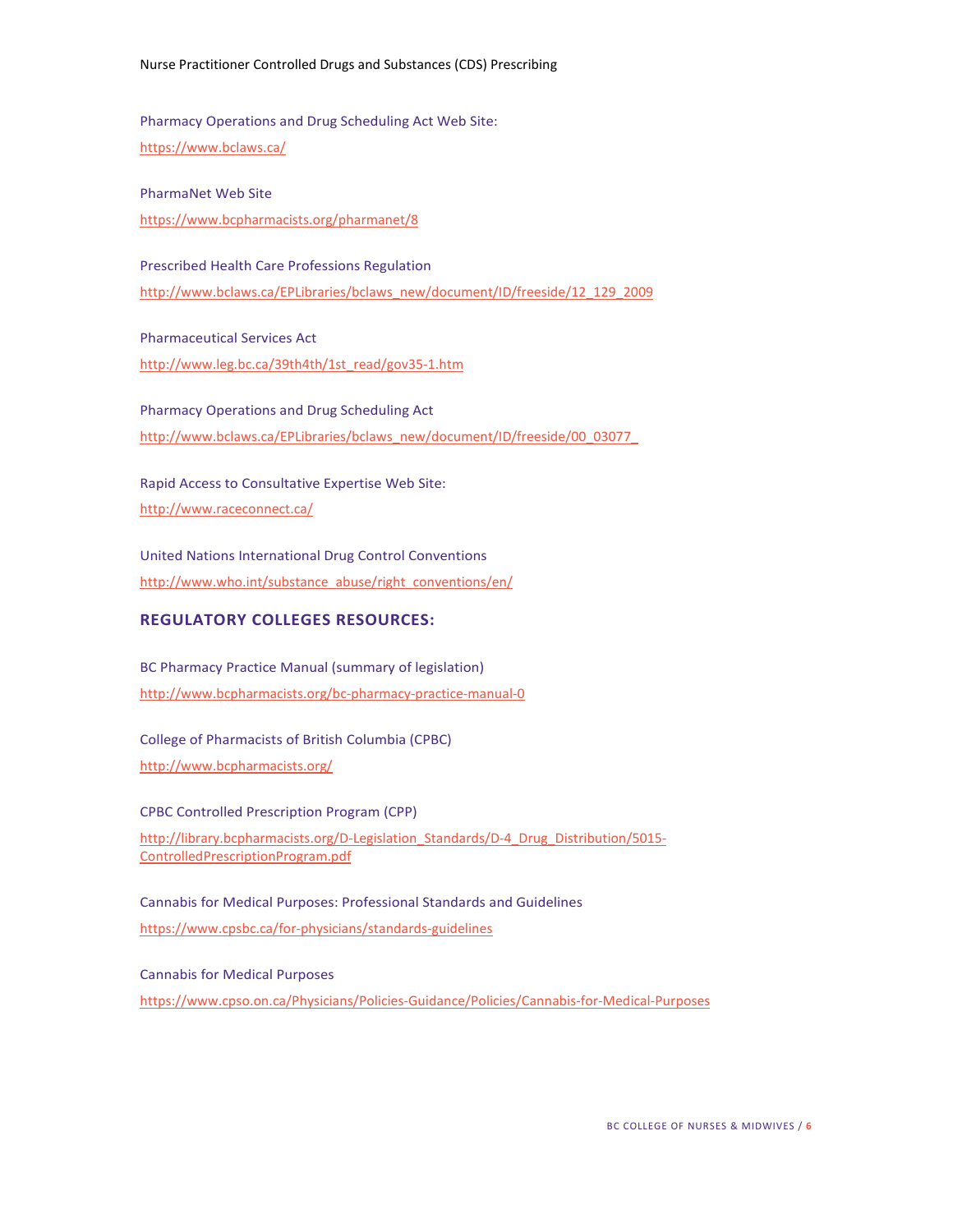Drug Schedules Regulation

[http://www.bclaws.ca/civix/document/id/complete/statreg/9\\_98](http://www.bclaws.ca/civix/document/id/complete/statreg/9_98)

#### Drug Distribution

<http://www.bcpharmacists.org/drug-distribution>

#### Marijuana for Medical Purposes

<http://laws-lois.justice.gc.ca/PDF/SOR-2013-119.pdf>

Medical Practitioner Access to PharmaNet (MPAP)

[http://www2.gov.bc.ca/gov/content/health/practitioner-professional-resources/system-access/medical](http://www2.gov.bc.ca/gov/content/health/practitioner-professional-resources/system-access/medical-practice-access-to-pharmanet)[practice-access-to-](http://www2.gov.bc.ca/gov/content/health/practitioner-professional-resources/system-access/medical-practice-access-to-pharmanet) [pharmanet](http://www2.gov.bc.ca/gov/content/health/practitioner-professional-resources/system-access/medical-practice-access-to-pharmanet)

Opioid stewardship and the \$90 pill

<https://cpsbc.ca/for-physicians/college-connector/2014-V02-06/06>

#### Prescription Regulation

<http://www.bcpharmacists.org/acts-and-bylaws>

#### Prescription Regulations Table

[http://library.bcpharmacists.org/6\\_Resources/6-4\\_Drug\\_Distribution/5014-Prescription\\_Regulation\\_Table.pdf](http://library.bcpharmacists.org/6_Resources/6-4_Drug_Distribution/5014-Prescription_Regulation_Table.pdf)

#### Pharma Net

<http://www.bcpharmacists.org/pharmanet/>

#### Prescription Review Program

<https://www.cpsbc.ca/programs/drug-programs/prp>

#### Standards for Dispensing Practitioners

[http://library.bcpharmacists.org/6\\_Resources/6-5\\_Pharmacy\\_Resources/5049-](http://library.bcpharmacists.org/6_Resources/6-5_Pharmacy_Resources/5049-Standards_for_Dispensing_Practitioners_Guidelines.pdf) Standards for Dispensing Practitioners Guidelines.pdf

# Standard: Safe Prescribing of Drugs with Potential for Misuse/Diversion

<https://www.cpsbc.ca/files/pdf/PSG-Safe-Prescribing.pdf>

#### Safe Prescribing Recommended Resources

[https://www.cpsbc.ca/site](https://www.cpsbc.ca/site-search?=Search&search_api_multi_fulltext=SAFE%2Bprescribing%2Brecommended%2Bresources)[search?=Search&search\\_api\\_multi\\_fulltext=SAFE+prescribing+recommended+resources](https://www.cpsbc.ca/site-search?=Search&search_api_multi_fulltext=SAFE%2Bprescribing%2Brecommended%2Bresources)

Treating Self, Family Members and Those Whom You Have a Non-professional Relationship. <https://www.cpsbc.ca/files/pdf/PSG-Treating-Self-and-Family-Members.pdf>

BC COLLEGE OF NURSES & MIDWIVES / **7**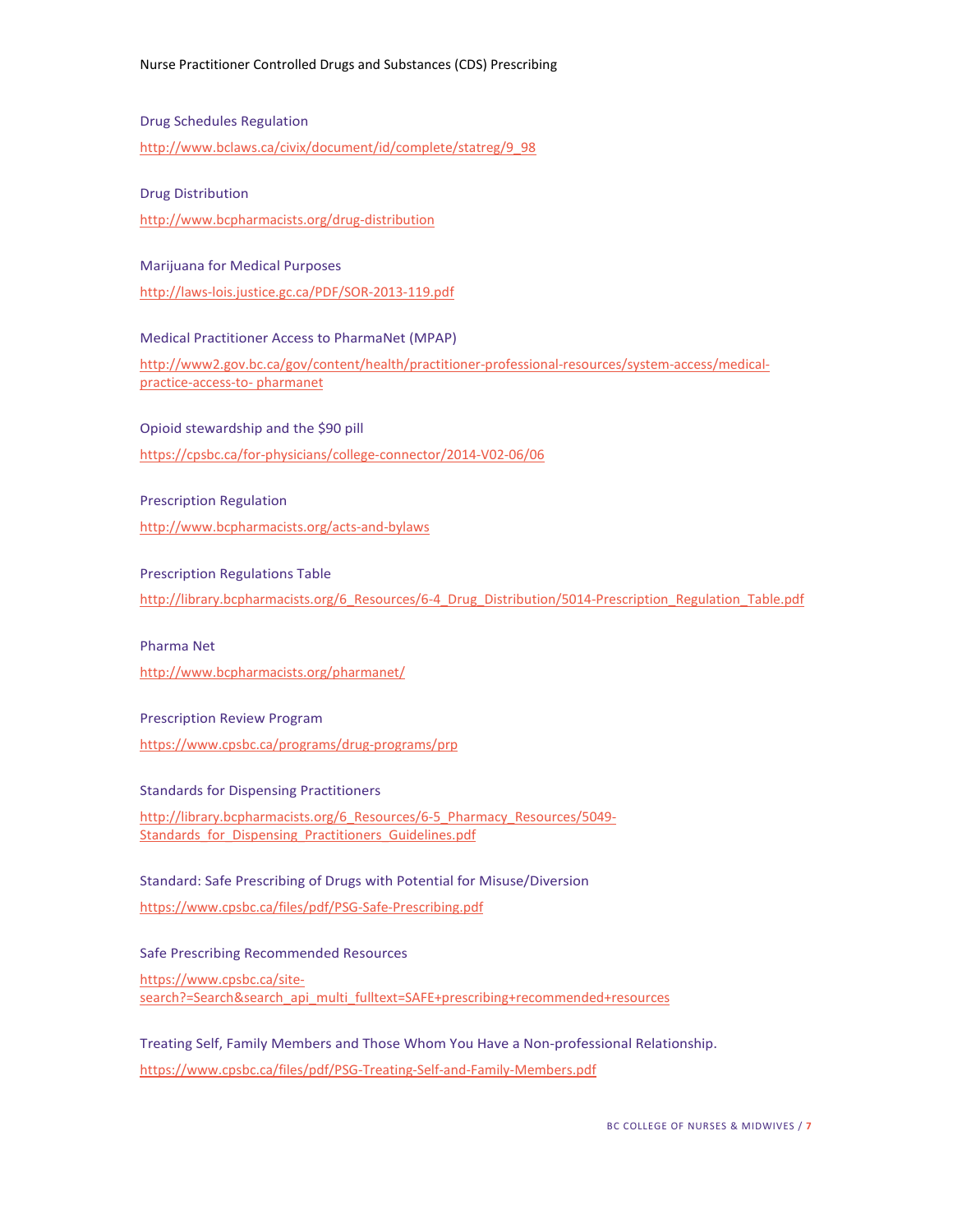Your prescription: your responsibility. <https://www.cpsbc.ca/for-physicians/college-connector/2014-V02-03/06>

# **OTHER RELEVANT RESOURCES:**

BC Provincial Academic Detailing (PAD) service: [http://www2.gov.bc.ca/gov/content/health/practitioner-professional-resources/pad-service/completed-pad](http://www2.gov.bc.ca/gov/content/health/practitioner-professional-resources/pad-service/completed-pad-topics)**[topics](http://www2.gov.bc.ca/gov/content/health/practitioner-professional-resources/pad-service/completed-pad-topics)** 

British Columbia Centre on Substance Use (BCCSU): <http://www.bccsu.ca/>

British Columbia Centre on Substance Abuse. Online Addiction Medication Diploma <http://www.bccsu.ca/about-the-online-addiction-medicine-diploma/>

BC Patient Safety& Quality Assurance <https://bcpsqc.ca/>

Centre for Addiction and Mental Health [http://www.camh.ca/en/education/about/camh\\_publications/Pages/assessment\\_tools.aspx](http://www.camh.ca/en/education/about/camh_publications/Pages/assessment_tools.aspx)

CPSBC Prescribing Principles for Chronic Non-Cancer Pain <https://www.cpsbc.ca/for-physicians/college-connector/2016-V04-02/01>

CDC Guideline for Prescribing Opioids for Chronic Pain – United States 2016 can be found*:* <https://www.cdc.gov/drugoverdose/prescribing/guideline.html>

Additional tools to guide practitioners who wish to implement the recommendations can be found: <http://www.cdc.gov/drugoverdose/prescribing/resources.html>

First Do No Harm: Responding to Canada's Prescription Drug Crisis <http://www.ccsa.ca/Resource%20Library/Canada-Strategy-Prescription-Drug-Misuse-Report-en.pdf>

Institute for Safe Medication Practices, Canada (ISMP) [https://www.ismp-canada.org](https://www.ismp-canada.org/)